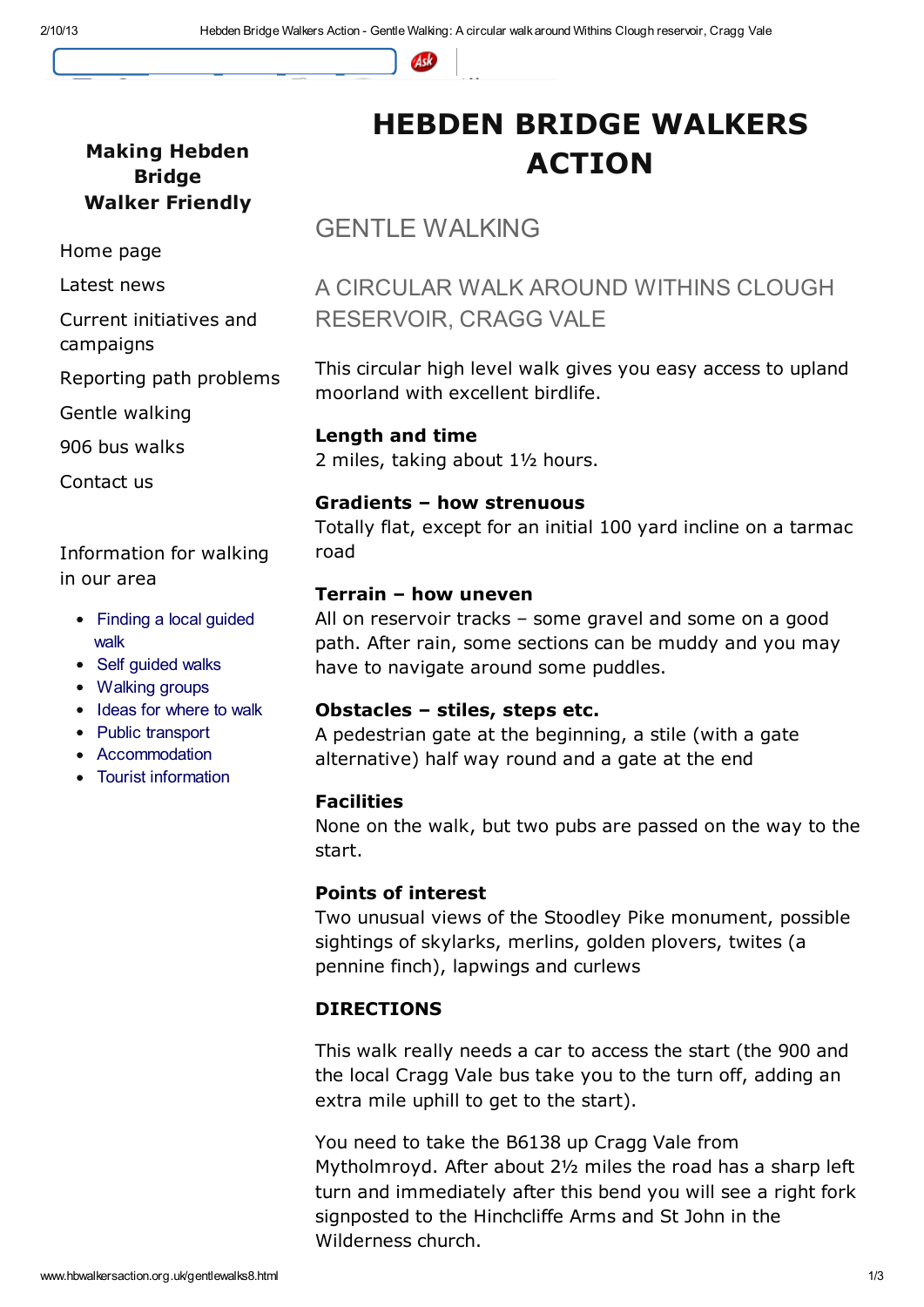

The turn off from the main Cragg Road

Take this minor road which goes past the church and the Hinchcliffe Arms, both on your right. Ignore the left turn and carry on up the hill. After about a mile the road is blocked by a gate, but there is a small car park on the left, park in here.



Car park at the start

Come out of the car park, through the gate and head up hill on the tarmac road for about 100 yards.When you reach the top, you have a choice of which way round you want to do the walk. The instructions here are for the anti-clockwise route, but it's not difficult to work out how to do it the other way round.

Pass the big farmhouse on your right and keep straight on the un-made track with the reservoir wall of your left. Look for a small stone triangle on the horizon on your right - this is the tip of Stoodley Pike, a famous local monument. There are several paths going off to the right which will take you up there, but gentle they are not!

As you reach the end of the reservoir keep to the wall and go